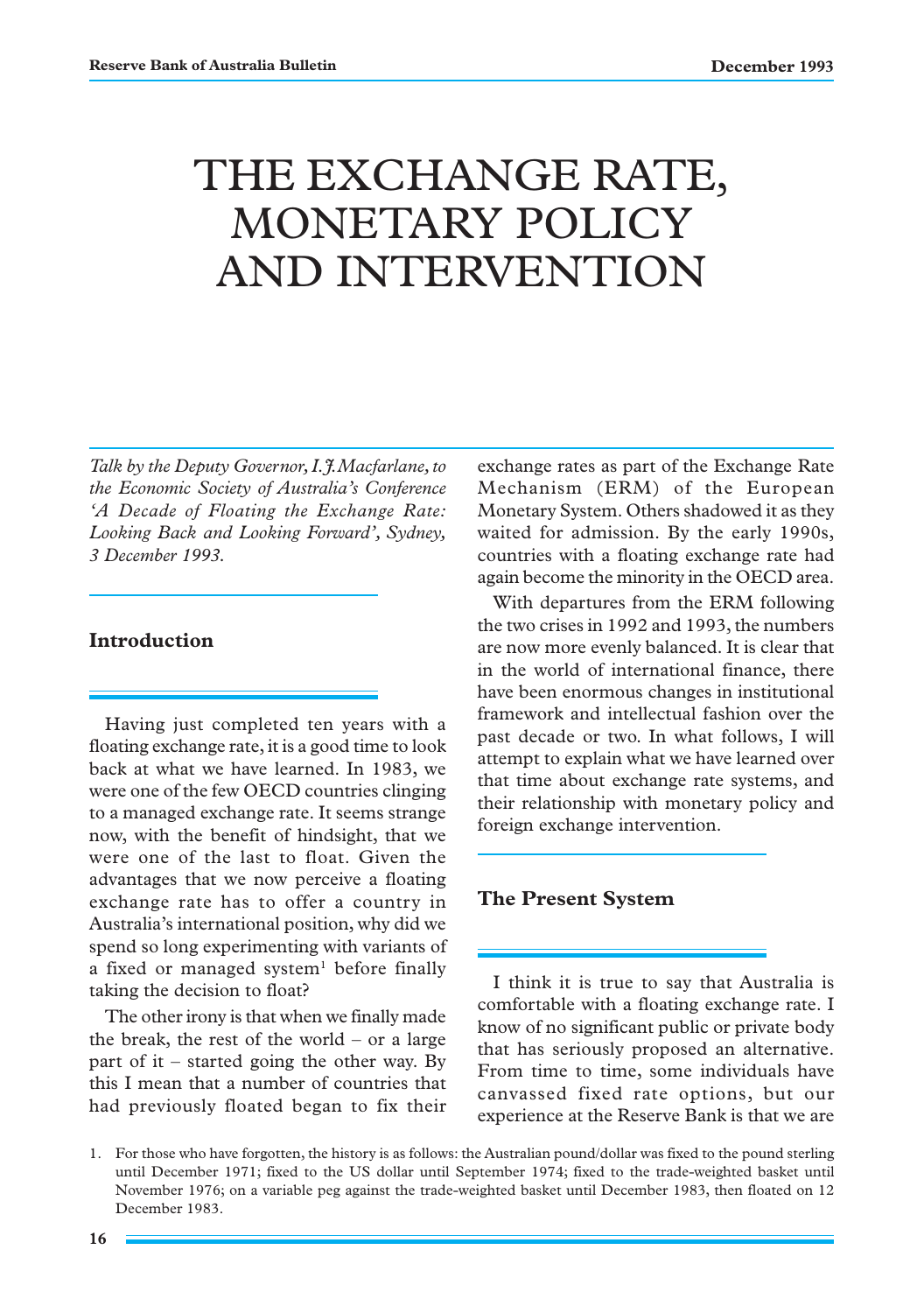more likely to be criticised for not letting it float enough, particularly when it is tending downwards.

The truth is that the value of the Australian dollar has varied over a wide range since it was floated. It is possible to conceive of the world's currencies being on a spectrum from fixed at one end to floating at the other. None could be classed as irrevocably fixed and none as freely floating (in that they were never the object of domestic policies). But there would still be a large spread from relatively fixed to largely floating. By any reasonable measure, the Australian dollar would have to be classified as very near the floating end of the spectrum, because it has been allowed to vary over a wide range.

#### **Graph 1**



In the first year of the float (1984) the currency was relatively steady (Graph 1). From December 1984 to August 1986, however, the TWI fell by 38 per cent (on an average-of-month basis). This appears to have been a downward structural shift related principally to the recognition that the Australian medium-term current account position was worse than formerly thought. Since 1986, the Australian dollar has shown a good deal of variability, but around a basically flat trend. It had risen at one stage by over 20 per cent from its 1986 low point,

and has fallen over the past two years by a similar amount.

Floating exchange rates should exhibit more variability than fixed ones. Table 1 ranks countries by the degree of variability in their effective exchange rates  $(TWIs),^2$  where variability is measured as deviation from trend. Not surprisingly, it shows the Australian dollar as being the most variable, and the three ERM currencies as being the least variable.

#### **Table 1: Variability of Effective Exchange Rate 1983-1993**

| Average percentage deviation from<br>25-month moving average trend |      |
|--------------------------------------------------------------------|------|
| Australian dollar                                                  | 3.6  |
| New Zealand dollar                                                 | 3.6  |
| US dollar                                                          | 3.0  |
| Japanese yen                                                       | 2.9  |
| Pound sterling                                                     | 2.9  |
| Canadian dollar                                                    | 1.4  |
| Deutschemark                                                       | 1.2. |
| French franc                                                       | 1.2. |
| Dutch guilder                                                      | 1.0  |

Why is it that we are happy with a floating exchange rate, and why is it that it has been allowed to move through such a wide range? The short answer to this is that we recognise that Australia is subject to quite large real shocks and a floating exchange rate is well suited to this situation. It has been well documented that the most important real shock in Australia's case is a change in the terms of trade. Any attempt to hold a relatively fixed exchange rate in the face of these large real shocks would be costly and involve extreme movements in domestic policy.

The Europeans were worried about a different issue, namely *monetary* shocks. Their particular concern was their inability to run sufficiently firm anti-inflationary monetary policy. A fixed exchange rate to the Deutschemark was the path chosen to overcome this monetary deficiency. In the end,

<sup>2.</sup> Variability attempts to measure the medium-term range through which a currency moves, as opposed to volatility which measures the day-to-day changes (standard deviation of daily movements).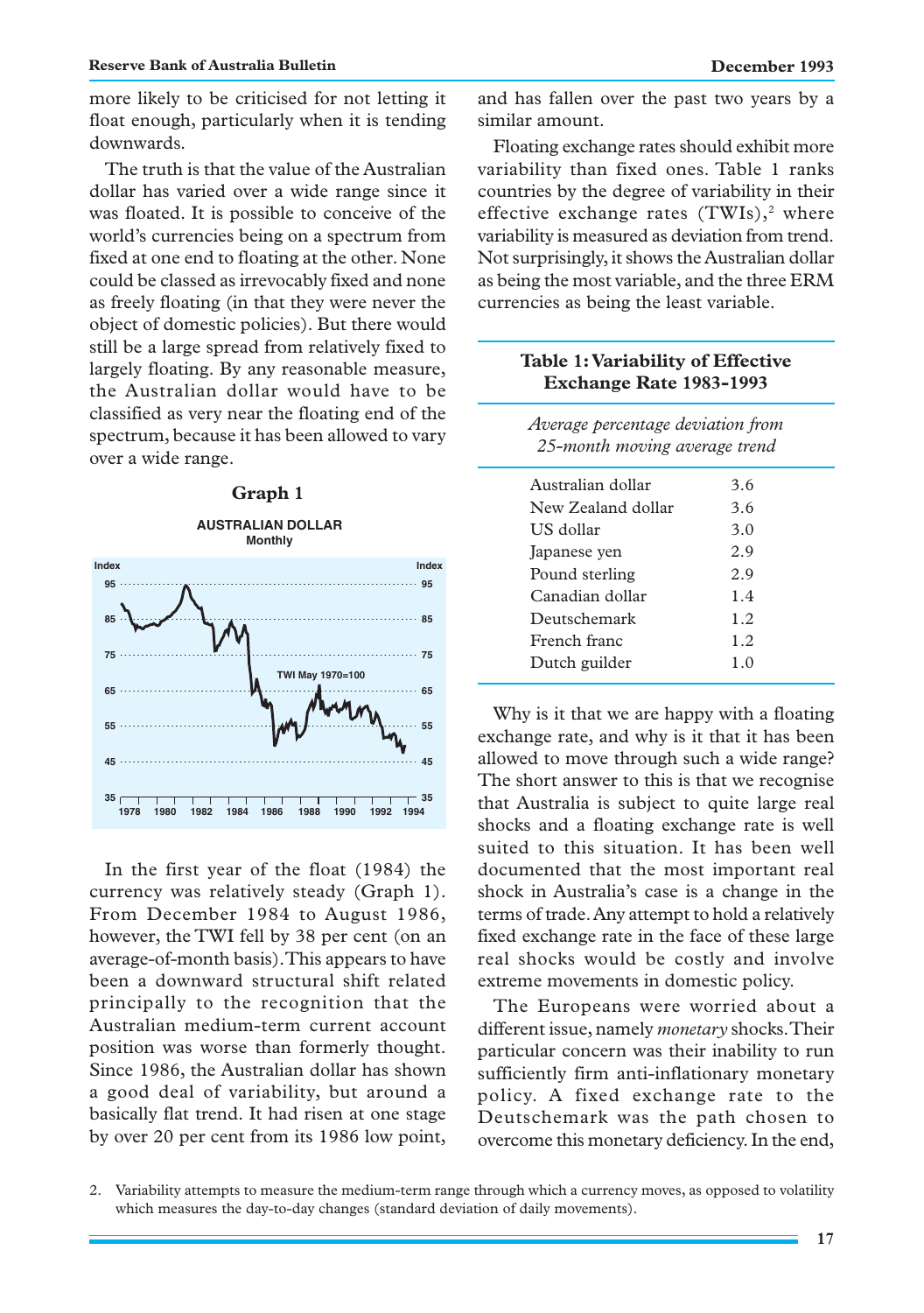of course, they under-estimated the force of a real shock – German unification – and many of them had to revert to some form of floating.

#### **The Role of Policy**

In terms of practical day-to-day administration, a floating exchange rate regime is much easier to operate than a fixed one. The central bank does not need to engage in foreign exchange transactions on a daily basis, it does not need to maintain the prop of exchange controls, and the size of its international reserves becomes much less critical. There can be quite long periods when the exchange rate is pushed into the background, if not ignored.

Having said that, however, it does not follow that because we are floating we can afford the luxury of not caring what happens to the exchange rate. Every country of which I am aware is in a similar position – they cannot ignore their exchange rate if they are serious about achieving medium-term objectives for non-inflationary growth. While it is possible to be unconcerned about it most of the time, there are some extreme values which would clearly conflict with more fundamental economic objectives. At some point, all countries will say 'that's enough'. The only country I am aware of that made a virtue of its indifference to the level of its exchange rate was the United States. In the mid 1970s, Michael Blumenthal, President Carter's Treasury Secretary, pursued the policy of 'benign neglect' before he was forced to reverse by a plunging dollar. There was still an echo of this in the first Reagan Administration, but not the second. Since the mid 1980s, the United States has fallen into line with the view of other countries that their exchange rates cannot be ignored.

Sometimes, when the exchange rate takes an extreme value, it is because there is something wrong with domestic policy. In this case, the domestic policy deficiency should be corrected. A second cause may be because a fundamental factor has changed, for example, a sustained change in the Terms of Trade. In this case, a large part of the exchange rate change may have to be accepted. There is a third category, however, where the movement in the exchange rate is difficult to explain in terms of objective considerations such as policy imbalances or fundamental factors. There is ample evidence that the foreign exchange market does not always throw up a path for the exchange rate that is tightly defined by such objective factors. The exchange rate is partly a function of objective factors and partly a result of the accidental accumulation of information, impressions and expectations. Sometimes these expectations can be extrapolative and hence overshooting<sup>3</sup> will occur; at other times expectations may reflect an overreaction to a piece of genuine news that is difficult to interpret. In this third category, the diagnosis and policy response is more difficult, but the need for action may be just as strong.

The issue is not whether the authorities should take a totally 'hands off' approach to their exchange rates, but what methods should be used to influence it when the need arises, as it inevitably will. The two standard methods are through monetary policy or foreign exchange intervention.<sup>4</sup> The first could be viewed as the 'big stick' and the second as the 'little stick'.

# **Monetary Policy**

There is no disputing that monetary policy can influence the level of the exchange rate.

4. Throughout this paper, foreign exchange intervention refers to sterilised intervention because central banks tend to run systems that automatically sterilise their foreign exchange transactions. On the rare occasions that they do not sterilise, they would regard the result as a change in monetary policy.

<sup>3.</sup> Overshooting is used here in its general sense of 'going too far', not in the specialised sense used by Dornbusch (1976).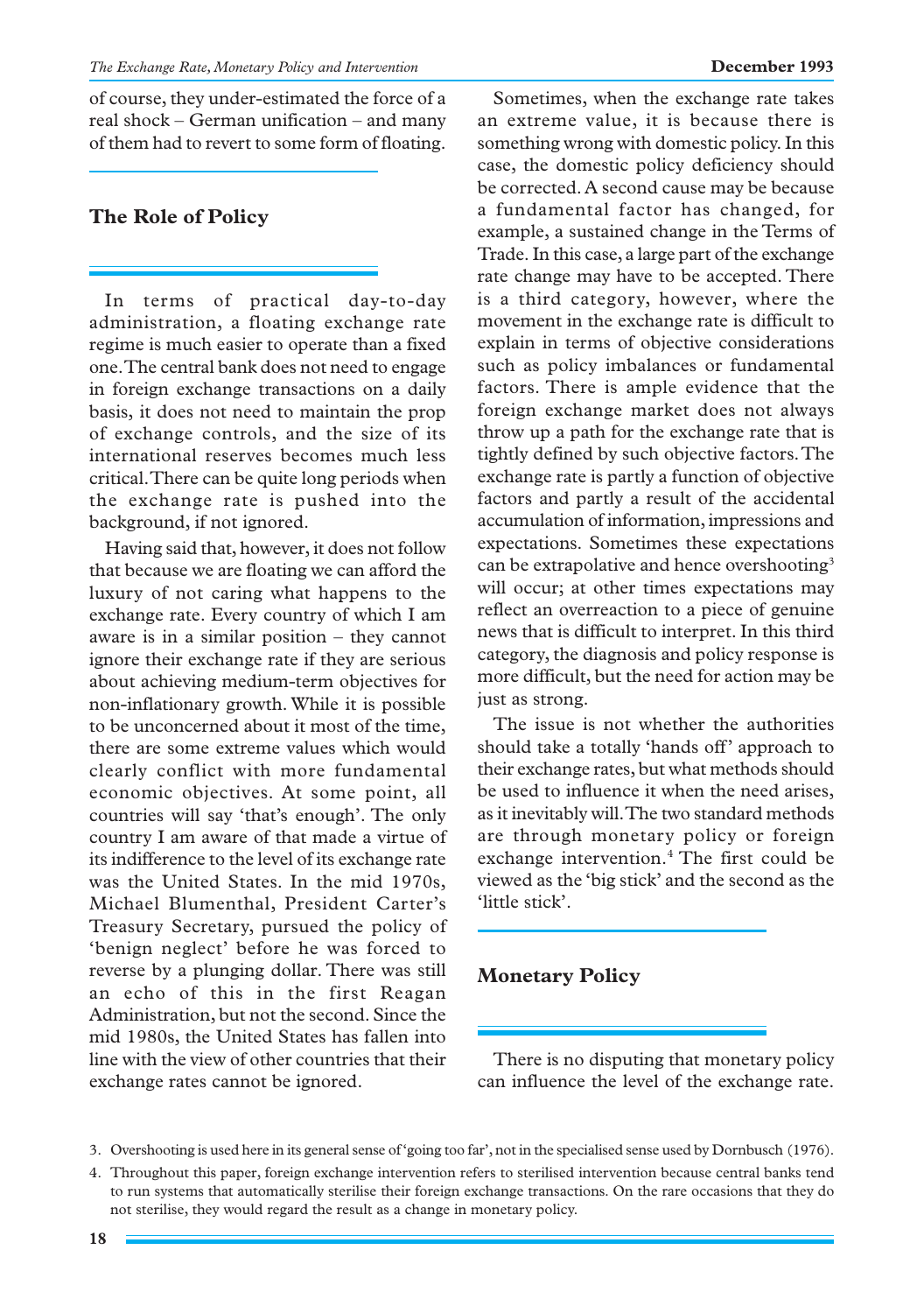It is a rather blunt instrument, but it will do the job if applied with sufficient vigour. If a country wishes to confine the variability in its exchange rate to a relatively narrow range, it will need to make frequent use of monetary policy for this purpose. If it is prepared to let the exchange rate vary through a wider range, it may rarely need to turn to monetary policy for external purposes.

In Australia's recent history, there have been occasions when the setting of monetary policy was mainly determined by exchange rate considerations, but these have been rare. The most clear-cut case was in July 1986, although it was also the case in November 1985 and January 1987. In the July 1986 case, the exchange rate had already fallen by 38 per cent in the previous eighteen months, and was threatening to fall further. This would have placed too big a strain on our wage and price setting mechanisms and risked returning us to 1970s-style inflation. A large, but relatively short-lived, tightening of monetary policy was considered a reasonable price to pay in order to prevent this eventuality.

There have been other occasions when the exchange rate exerted a subsidiary influence or was a constraint on the setting of monetary policy, but not its main determinant. For example, from about March to September 1987, one of the several reasons for the large easing in monetary policy was that the exchange rate no longer needed support as it was rising quite strongly. Similarly, there is no doubt that the exchange rate, at times, exerted a constraint on the speed with which monetary policy was eased over the past four years.

The past eighteen months have provided an interesting period to observe how various countries have seen the relationship between monetary policy and their exchange rates. During this period, most of the European currencies, plus the Australian, Canadian and New Zealand dollars, came under downward pressure. The European countries raised interest rates in order to remain within the ERM. Both Canada (in September 1992) and New Zealand (in January 1993) also raised interest rates in order to protect their currencies. In the latter case, the Central Bank also let the market know the critical level of the TWI below which it would not let the New Zealand dollar fall. During this period, Australia was in the very small group of OECD countries (along with the G3) that did not tighten monetary policy for exchange rate purposes.

We did not rule it out, and clearly there were circumstances under which we would have had to resort to it (see our 1992/93 Annual Report). The problem with using monetary policy for exchange rate purposes, however, is that it often conflicts with the domestic needs of the economy. If an economy is in recession, or in the first tentative stages of recovery, a tightening of monetary policy will make the domestic situation worse. International markets know this, and assume that any tightening will soon be reversed. Thus a modest increase in interest rates, that is intended to be short-lived, will often fail to provide support to a falling currency. We saw from the Canadian and New Zealand examples that short-term interest rates had to be raised by more than 2 percentage points, and they had to be held up for quite a while (it was six to nine months before they were back to where they had come from). This capacity of international markets to call the bluff of domestic monetary authorities increases the tendency of monetary policy to be a 'blunt instrument'. It also raises the question of whether there is some other way of influencing the exchange rate which might be less blunt.

#### **Foreign Exchange Intervention**

When we first floated, the general intellectual climate was very purist. Foreign exchange intervention was frowned upon, the determination of the exchange rate was to be left entirely to the market, and some even suggested that international reserves could be dispensed with. There was frequent use of the terms clean and dirty float, with the clear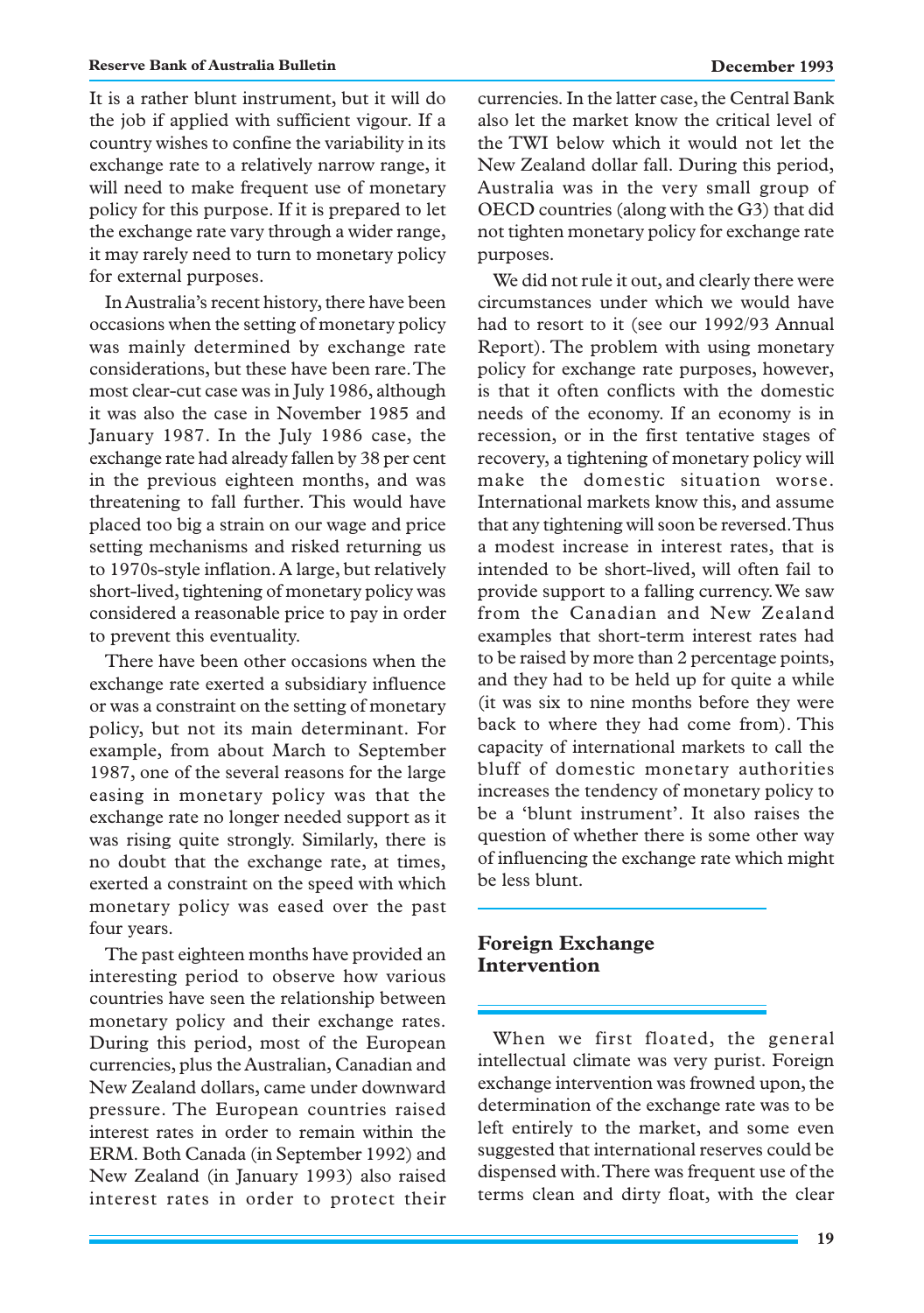message that the former was good and the latter bad.

The Reserve Bank shared some of these purist tendencies, but from the outset we saw at least a limited role for intervention. The word itself was studiously avoided, and replaced with the term 'testing and smoothing', which implied that our market transactions would be very light. This was the initial intention, although as time went on our intervention became heavier. This was not just true of Australia but of the world generally. Countries have tended to make more use of intervention, including co-ordinated intervention,<sup>5</sup> from the mid 1980s than they did in the previous ten years. At the same time, academic thinking on how asset prices are determined in free markets underwent a transformation away from its earlier purist position to one in which there was a role for intervention.

# **Reasons for Intervention**

We have said on a number of occasions that we do not use intervention to set out to achieve a particular exchange rate, or to defend a particular level. That statement is still true; we would regard it as unwise to nominate an exchange rate in advance (publicly or privately) and expect to be able to achieve it. The main reason is that we do not know in advance what the fundamentals, such as world growth or commodity prices, are going to do. What then is the role of foreign exchange intervention?

The answer is that it is a modest one – it is to make some contribution towards reducing the extent and duration of overshooting and to bring a little more short-term stability when markets threaten to overreact to news. In terms of the three situations described earlier where the exchange rate is causing a problem, it is only the third that is amenable to

intervention. We would not wish to use intervention to correct a monetary policy imbalance, or to resist changing fundamentals. We would only use it on a substantial scale where we thought:

- a medium-term movement based on fundamentals was going too far, ie. overshooting; or
- there was a short-term overreaction to a piece of news that is intrinsically difficult to interpret.

By their nature, overshootings are not going to occur very often. There are only two periods that clearly fit that description; it is possible to say this because these cases have become clearer with hindsight. The first of these was in mid 1986 when we felt the currency had fallen too far, and the second encompassed a number of occasions between 1989 and 1991 when it either rose too far or rose in the face of fundamentals which were pointing to a fall. There are also episodes during the recent (1992 and 1993) fall in the exchange rate where the Bank intervened because overshooting threatened. The part played by intervention in these episodes is explained in more detail in the Appendix.

It is normal for prices in an asset market to change upon the receipt of new information, and it would be unwise to use intervention routinely to resist such changes. There are, however, occasions when the market appears to overreact as it struggles to interpret a major piece of information. If the Central Bank has good reasons to think that an overreaction is occurring which might jeopardise mediumterm objectives, there is a legitimate case for intervention. The two best examples of this are the sharp falls in the Australian dollar associated with an EMS realignment in January 1987, and with the fall in world stock markets in October 1987. A more recent example was the fall in the exchange rate in September 1993 associated with the Budget's difficulties in the Senate. These are also detailed in the Appendix.

Intervention on a reasonably large scale would probably come under one of the two

<sup>5.</sup> The best-known examples of which were the Plaza Agreement of 1985 and the Louvre Accord of 1987.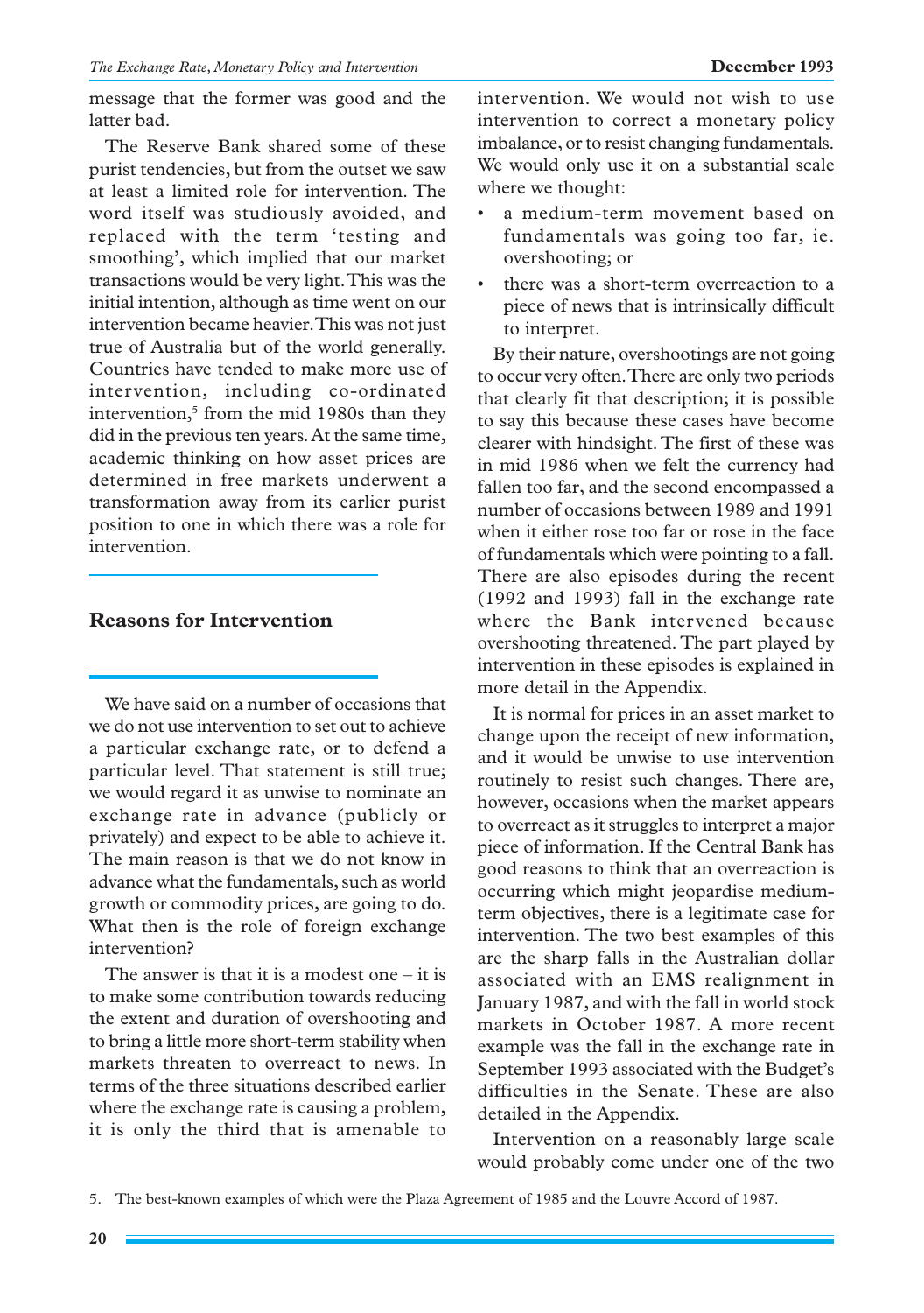headings given above. There are also a number of occasions, however, when relatively small-scale intervention is warranted. The most obvious is where international reserves have to be replenished from low levels. The Bank was a frequent buyer of foreign currency between 1987 and 1990 for this purpose. In addition, we still perform a short-term smoothing role if we think it is appropriate, eg. if a large transaction hits the market when it is vulnerable and there are few, if any, transactors on the other side of the market.

# **The Effectiveness of Intervention**

Proving the effectiveness or otherwise of intervention is fraught with difficulties. For our part, we believe we can point to a number of occasions when it has been effective, and there is no doubt that market participants believe that intervention has an effect. Intervention works through two channels: the first is by affecting the supply and demand of the national currency; the second is through changing people's expectations of future movements in the currency. While the former can make a useful contribution, it is limited and often barely noticeable. The latter, however, can at times be very important, particularly if the method of intervention is relatively blunt, or accompanied by supporting public announcement, and so clearly signals resolve on behalf of the authorities. The most effective pieces of intervention would fit into this category (see Appendix).

There was until recently, however, a strong presumption among academic economists that intervention was ineffective. There were two main planks to this argument. First, there was the view that the market would get it right without our help, and so we could only make things worse. Second, there was the view that central banks usually lose money through intervention and therefore their efforts must have been destabilising. I will deal with each of these in turn.

The first view derives from the Efficient Markets Hypothesis (EMH). This holds that the price in an asset market is always at a uniquely-determined equilibrium defined by the available information on fundamentals, and agents' common view of what fundamentals imply. This proposition has had to undergo considerable revision in recent years, partly because of events, but partly because there has also been a conceptual reassessment. Two key events were the 20 per cent rise in the US dollar in the eight months to February 1985, even though all the important fundamentals were moving in the opposite direction, and the 20 per cent fall in the US stock market on 19 October 1987, which occurred in the absence of any significant new information. These, and some other events, shook the faith of the EMH adherents, and encouraged them to look at more complicated models of market behaviour.

Since the mid 1980s, there has been a growing literature dealing with bubbles, overshootings, positive feedback, extrapolative expectations and destabilising speculation.<sup>6</sup> A lot of this applies to stock markets, but most of it is more general and applies to all financial markets where prices are freely determined. It attempts to analyse more rigorously some of the aberrant movements in prices that are popularly described as due to 'psychological factors'. The existence of this sort of market behaviour increases the scope for intervention as a means of influencing expectations.

Even though I have emphasised some of the unconventional, and at times irritating, behaviour of asset markets, I do not wish to imply that it is a major problem, or a reason to turn away from a floating system. Nor do I wish to imply that our markets are disorderly compared with those in other countries. That is certainly not the case. I merely wish to be realistic, and to see the system 'warts and all' rather than to look at an idealised model.

<sup>6.</sup> See Shiller (1989), Blanchard and Fischer (1989), De Long, Shleifer, Summers and Waldmann (1990a, 1990b) and Gennotte and Leland (1990).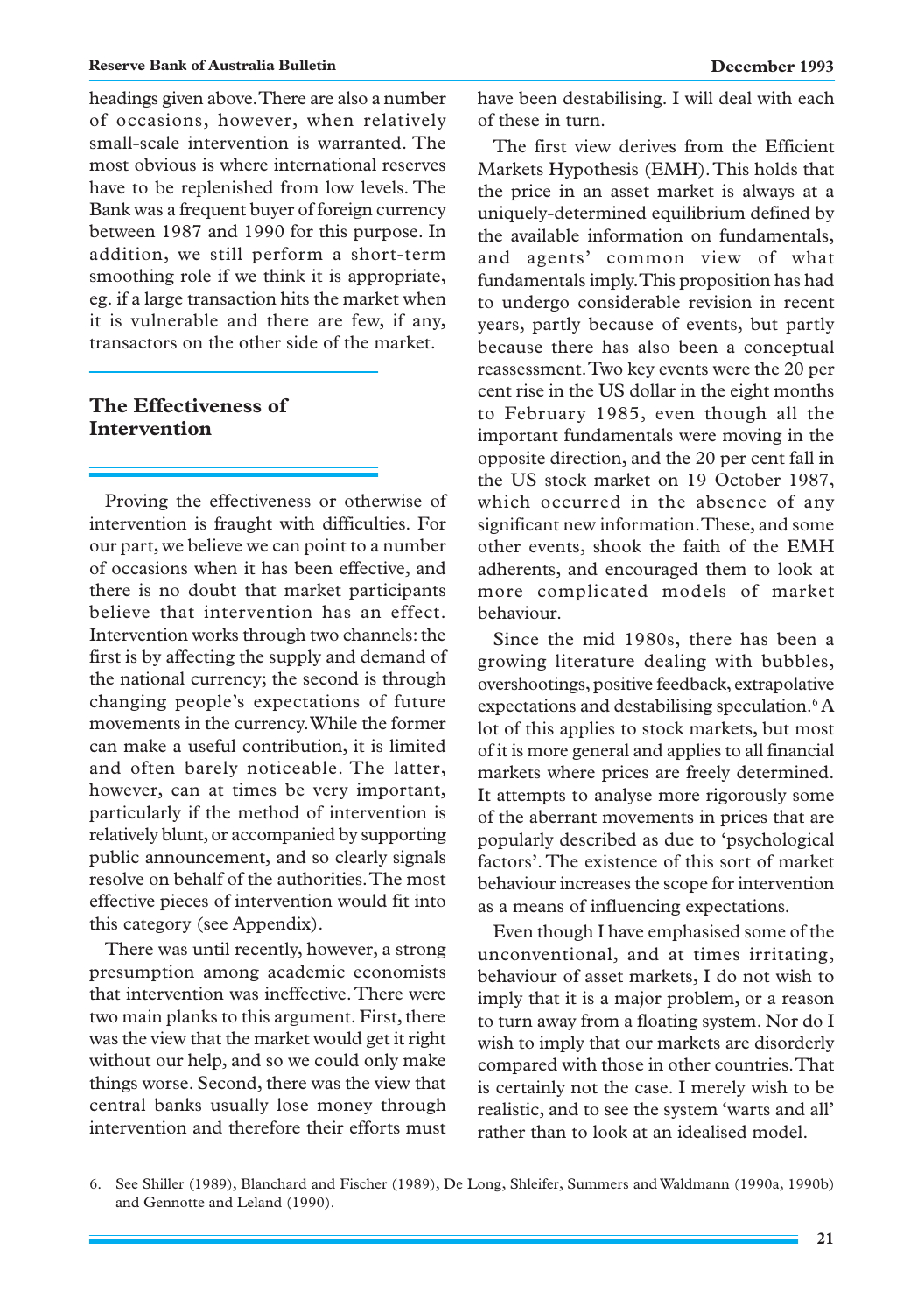As a result of this change of view, there has been a gradual reassessment of foreign exchange intervention which has run in parallel with the increased use of intervention by major countries. Earlier on, an influential work was the Jurgensen Report,<sup>7</sup> which is widely cited as being opposed to intervention, but if re-read is remarkably open-minded. More recently, there have been a number of empirical studies which have found evidence in favour of the effectiveness of intervention.<sup>8</sup>

I am pleased to see that academics are doing empirical research in this area, and am encouraged to see that most of them are finding results that accord with my predilections. Even so, I am somewhat surprised that statistically significant results have been achieved. One of the difficulties for researchers is that empirical economics has produced no satisfactory explanation or forecast of weekly or even monthly movements in exchange rates. If we cannot statistically explain what the normal movement in the exchange rate should be, how are we to judge whether it has moved differently because of intervention? My other reservation is that the quantity of intervention is often unrelated to its effectiveness. I can remember occasions when large volumes seemed to achieve little, but smaller, carefully-targeted volumes were effective.<sup>9</sup>

The other argument against intervention – the profits argument – stems from Friedman's classic article of 1953. He pointed out that in order to have a stabilising influence on the exchange rate, a market participant should buy low and sell high. If this was the case, they would also make a trading profit. Thus, profits equate with a stabilising influence and losses with a destabilising influence.

It was widely believed the central banks made losses through intervention and traders made profits. This may have been true under fixed, but occasionally adjusted, exchange rate systems. We know that the unsuccessful defence of a fixed exchange rate is extremely expensive, and we were reminded again by the losses suffered by European central banks in the recent ERM crises. However, it is altogether a different matter in a floating rate system, where there is no need to defend the indefensible.10The exchange rate can do most of the adjustment, and intervention only be brought into play once it has moved into a zone of uncertainty – that is where it is a twoway bet. In fact, the defence of a fixed rate hardly merits the term intervention at all – it really amounts to handing over all your reserves at a fixed price to people who are taking advantage of a one-way bet.

The general experience of floating rate countries is that intervention is moderately profitable.11 That is also our experience as explained by the Governor in his speech last year.12 Of course, profitability does not prove that intervention was effective, but it is still a much stronger position from which to argue.

Not everyone doubts the efficacy of intervention. There is another school of thought that criticises the Bank for having been too effective in its intervention, and thereby holding the exchange rate above its natural level. My first response to that is that you should judge countries by the combined effect of their monetary policy and intervention, not by the latter alone. If you do this, as is done in the early part of this paper, it is clear that Australia has permitted more adjustment in its exchange rate than most other countries. Secondly, even if we confine ourselves to intervention, our record shows

9. For example, the effectiveness of the late-August 1986 intervention was due to the fact that we dealt in larger units than were normal market practice (but not a large volume overall). In a later episode when we were trying to lower the exchange rate, the effectiveness was due to the fact that, having produced an initial fall, we continued to sell into a falling market. Again, the overall volume was not large, but expectations were certainly affected.

- 11. Leahy (1989) and Murray et. al. (1990).
- 12. Fraser (1992).

<sup>7.</sup> Jurgensen (1983).

<sup>8.</sup> Catte, Galli and Rebecchini (1992), Dominguez and Frankel (1993a, 1993b) and Edison (1993).

<sup>10.</sup> See IMF (1993).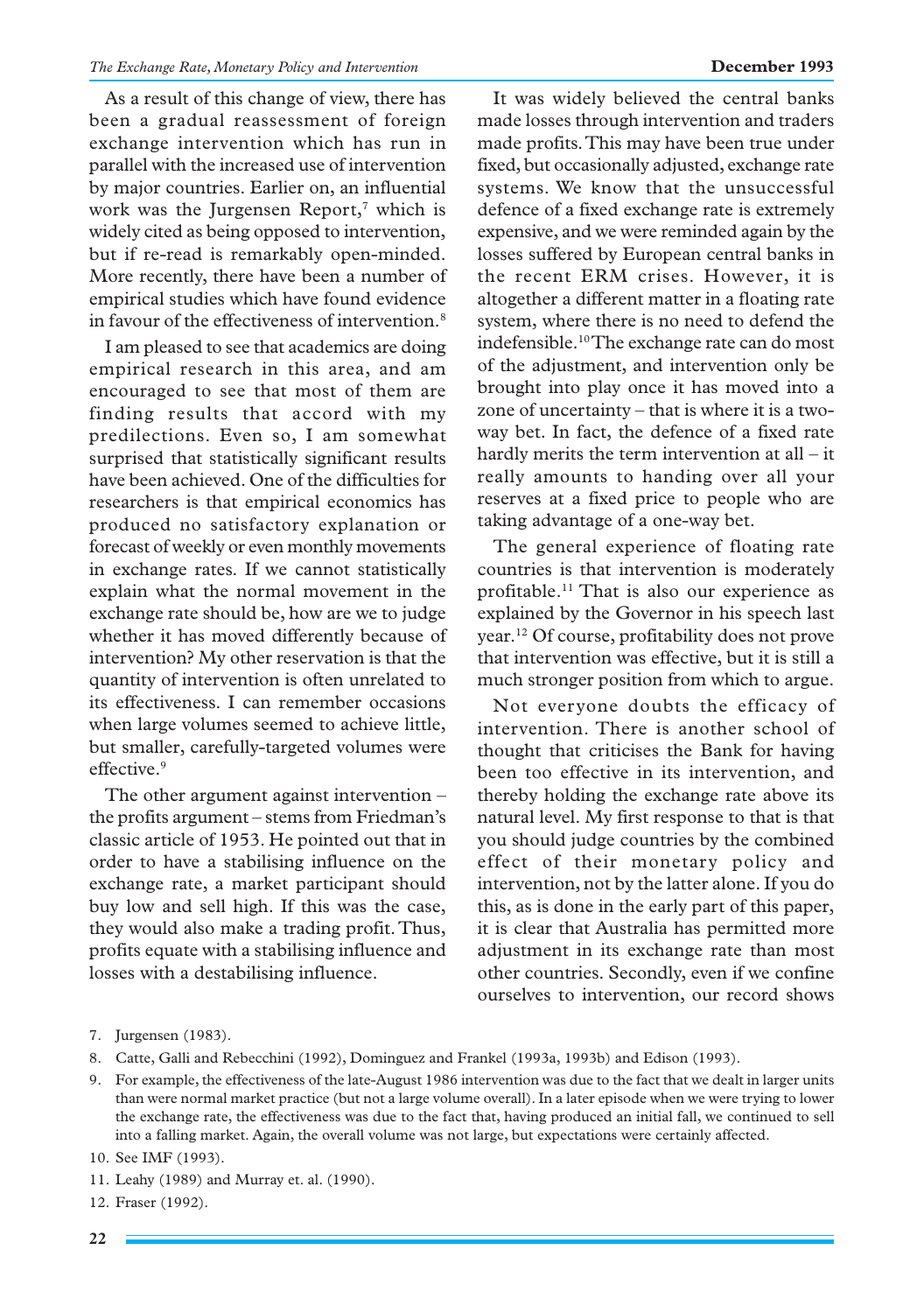that we have been approximately as active as sellers of the Australian dollar as we have as buyers (although we never got any complaints during 1987 to 1991 when we were sellers). We may have trimmed off the top and the bottom of the exchange rate range, but we have not used intervention to lift it onto a higher average level.

#### **Conclusion**

Not every aspect of the economic and financial deregulation of the 1980s has met with universal acclaim. There were two changes, however, which I believe have come reasonably close. The first was the move to fully funding the budget deficit by tendering debt to the public. The second was the floating of the exchange rate.

In our view, a floating exchange rate is the best system on offer for a country like Australia, and it seems to have found widespread acceptance and support. There is no textbook model of how to run such a system, but we believe that in Australia policy has been conducted in the spirit of a floating rate system. This does not mean that we can be indifferent to where the exchange rate ends up and sometimes monetary policy or foreign exchange intervention must be brought into play. We have been less inclined than most other countries to direct monetary policy at the exchange rate, but have used intervention quite often. We see no need to be defensive about the use of intervention, as it has probably had a stabilising influence and been moderately profitable.

#### **APPENDIX**

This appendix provides more details on the episodes referred to in the body of the paper. The episodes are divided into two categories – those where intervention was directed against an apparent overshooting and those where it was directed against what we regarded as an overreaction to a piece of information. It is much easier to evaluate episodes which have been completed than those that are still unfolding. As a result, most of the examples are drawn from the 1985-91 period.

(a) By *July and August 1986*, the Australian dollar had depreciated by nearly 40 per cent and was heading lower. Monetary policy was tightened at end July, but the currency remained at its lows through most of August. The scale of intervention was increased markedly at this time,13 as there was evidence that the market was pushing the dollar lower than warranted by fundamentals. Market participants had become extremely pessimistic, fundamentals were being ignored, extrapolative forecasts by chartists were holding sway, and objectively good information (such as the 1986 Budget) was being ignored or interpreted in a gloomy light. In these circumstances, it was felt that some vigorous intervention would signal the authorities' resolve and their view that at US60 cents the Australian dollar had overshot. In the event, the dollar rallied in late August after some intervention during which the Bank put bids into the brokers in unusually large units.

(b) The clearest case of an overshoot in the other direction was in *February 1989*. Having recovered from US60 cents in mid 1986, the Australian dollar was nearly US90 cents two and a half years later. While some recovery was clearly in order, the turnaround seemed excessive, even allowing for rising commodity prices and interest rates. It raised the Australian dollar back to 1984 levels and, in that sense, seemed to be inconsistent with fundamentals. Some heavy Reserve Bank sales of Australian dollars in mid month pushed the

<sup>13.</sup> During the eighteen-month decline of the Australian dollar, RBA purchases of the Australian dollar averaged about \$100 million per month. In July and August 1986 they averaged \$850 million per month; this was the first period of heavy intervention since the float.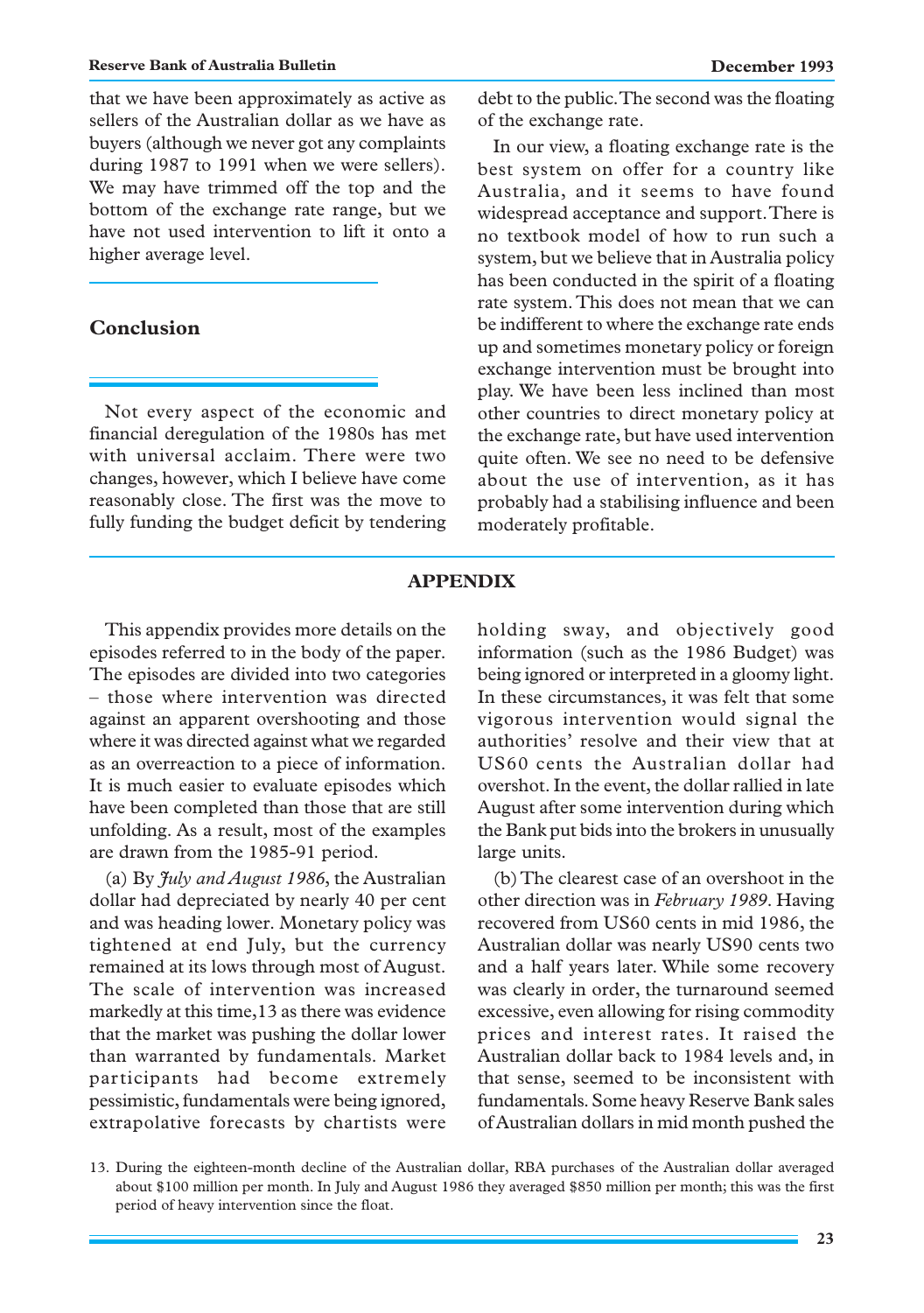#### **Graph 2**



dollar down, and this was assisted by a statement from the Treasurer. By end month, the Australian dollar was down to US80 cents, and at times the fall was so sharp that the Bank was also a buyer of Australian dollars.

Later, in (c) *October 1990* and (d) *May 1991*, there were similar episodes. Despite reductions in domestic interest rates, falling commodity prices and a weakening domestic economy, the Australian dollar went through a couple of phases where it rose strongly. On these occasions, intervention was co-ordinated with easings of monetary policy and supported by comments from the Governor. On both occasions the currency fell, but the fall was not as pronounced as in February 1989.

The two occasions that best illustrate overreactions to information were in 1987 – the first at the time of the EMS realignment and the second at the time of the worldwide fall in stock markets. A third example is more recent.

(e) On *12 January 1987* the ERM was realigned, with the Deutschemark and Dutch guilder rising against the French franc. For a variety of reasons, this realignment allowed the ERM currencies to appreciate against the weakening US dollar. There was no prima facie case why the Australian dollar should have been affected but it was. It fell from a TWI of 54.6 to 51.7 in two days. This was at a time when the Australian dollar had barely risen from its mid-1986 low point in terms of the TWI and another large fall could have returned us to those unfortunate circumstances. Cash rates were raised by about 2 percentage points, and heavy intervention was used to support the currency. Purchases of \$1.9 billion were made in three days, by far the heaviest intervention to that date. The currency quickly recovered, but since both monetary policy and intervention were used, it is not clear what credit should be given to the latter for the dollar's recovery.

(f) In *October 1987*, after world stock markets fell, the Australian dollar was subject to heavy selling by people anticipating weaker economic activity and falling commodity prices. It fell from a TWI of 55.8 on 19 October to 50.7 on 29 October (9 per cent). The fall was concentrated over the three days from 27 to 29 October. No change was made to monetary policy (the cash rate), but bill and bond rates rose. The Bank made heavy purchases of Australian dollars (a new high of \$A2.6 billion in three days). By December, the Australian dollar had risen back to its pre-crash level. On this occasion, it seems likely that the intervention did reduce the size and the duration of the fall in the exchange rate.

(g) In *September 1993*, it became apparent that the Budget was going to have difficulty passing through the Senate unless modified. When this news was first received, there was speculation that it might alter the direction of fiscal policy or force an election. The Australian dollar fell sharply at the beginning of the month, then again in the middle (reaching a low of 47.1 on the TWI). On both occasions, the Bank made heavy purchases of Australian dollars.